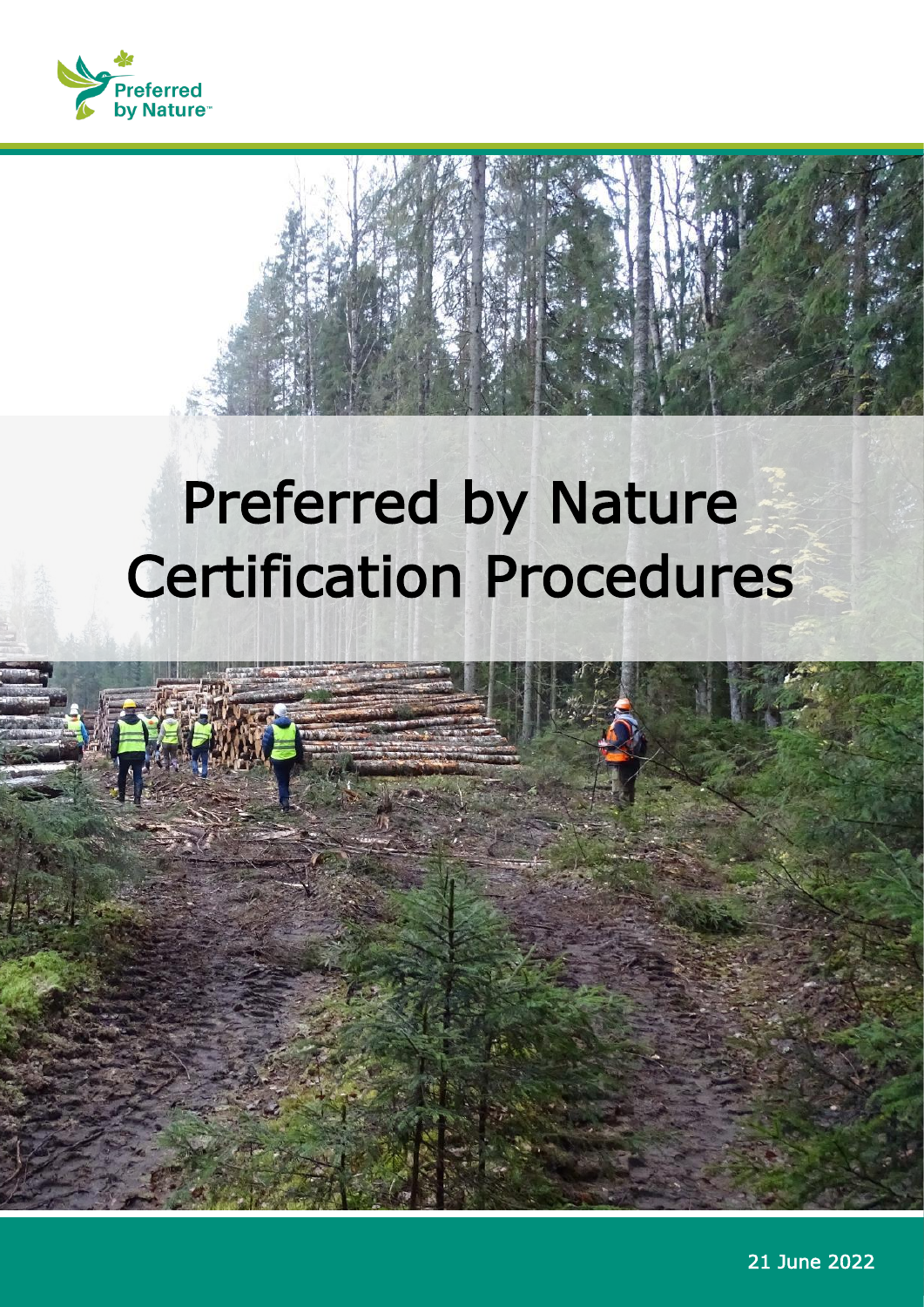

This document describes conditions for trademark use and for granting, extending, suspending and withdrawing of certification under each of the schemes that we work with.

NEPCon OÜ takes the responsibility and authority for granting, refusing, maintaining of certification, expanding or reducing the scope of certification, renewing, suspending or restoring suspension, or withdrawing of certification.

Visit the relevant [service page](https://preferredbynature.org/certification) to learn more about the conditions applying to a specific scheme or service.



Preferred by Nature has adopted an "Open Source" policy to share what we develop to advance sustainability. This work is published under the [Creative Commons Attribution Share-Alike 3.0 license.](http://creativecommons.org/licenses/by/3.0/) Permission is hereby granted, free of charge, to any person obtaining a copy of this document, to deal in the document without restriction, including without limitation the rights to use, copy, modify, merge, publish, and/or distribute copies of the document, subject to the following conditions:

- The above copyright notice and this permission notice shall be included in all copies or substantial portions of the document. We would appreciate receiving a copy of any modified version.
- You must credit Preferred by Nature and include a visible link to our website www.preferredbynature.org.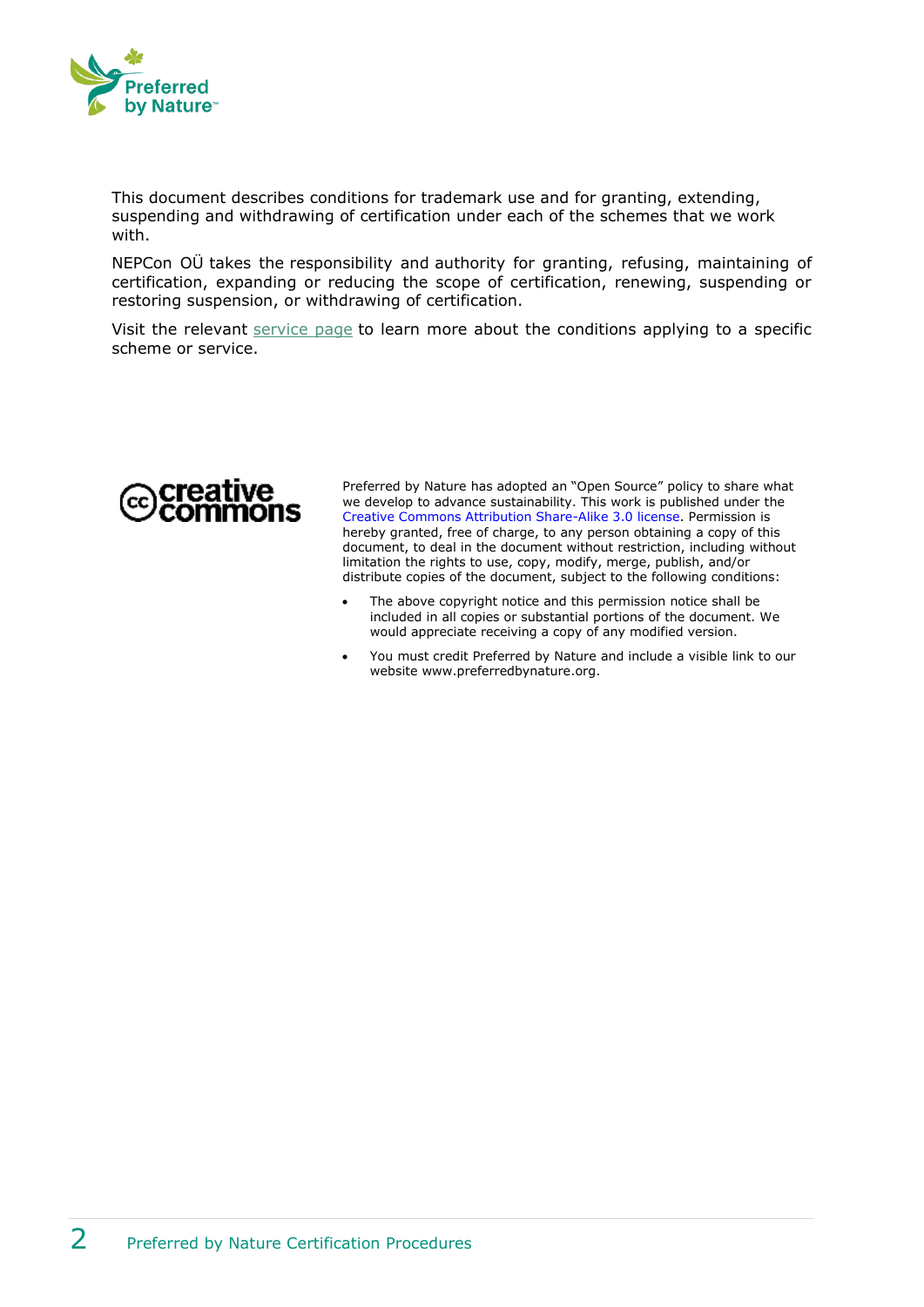# Preferred<br>by Nature<sup>®</sup>

## <span id="page-2-0"></span>**Contents**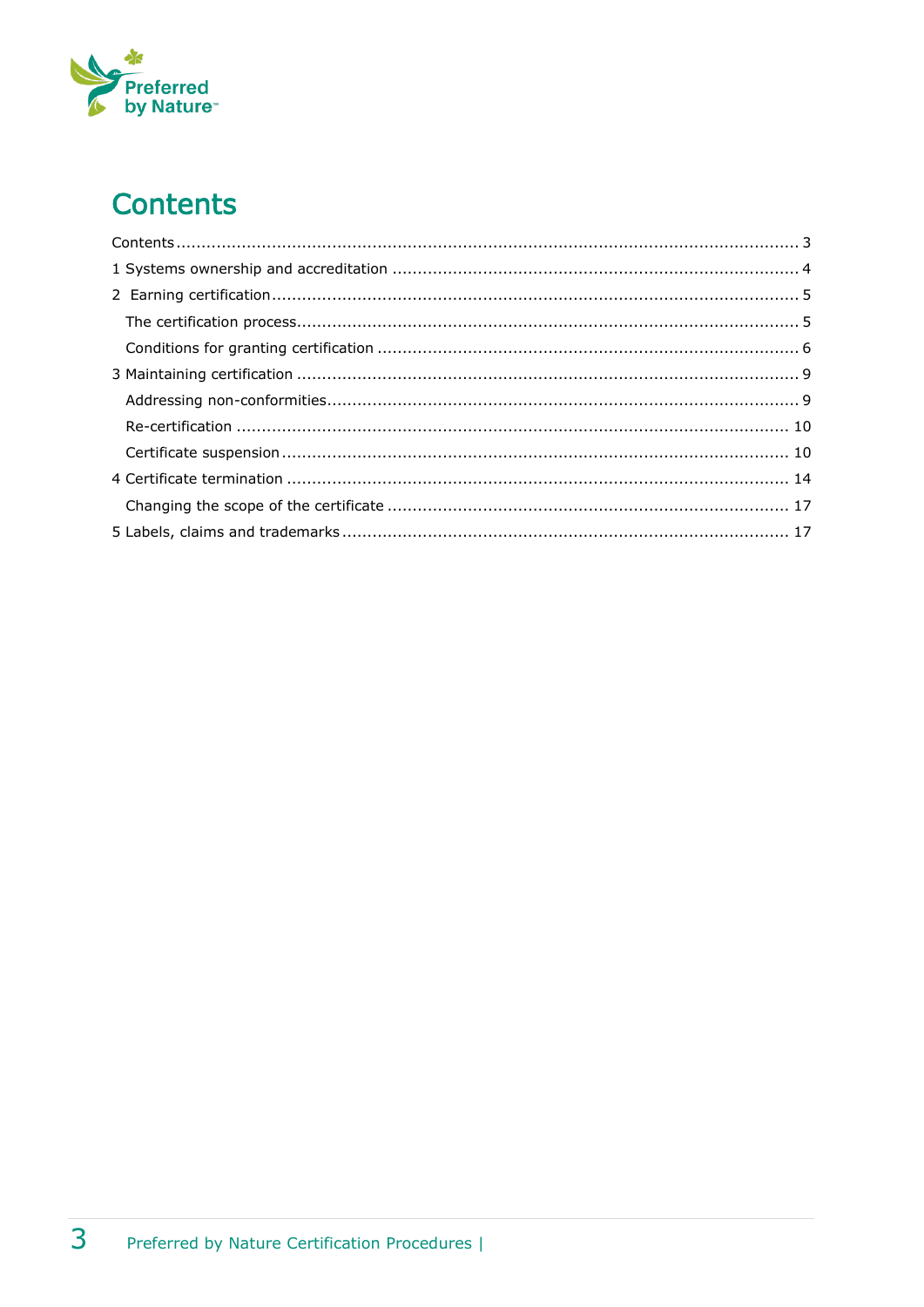

## <span id="page-3-0"></span>1 Systems ownership and accreditation

Below is concise information about the schemes behind our certification services. Ownership and accreditation vary across these services.

For example, we own and develop two of the schemes that we work with, whilst the remaining schemes are owned by multi-stakeholder organisations.

| <b>Scheme</b>                                                              | Owner                                                       | <b>Accreditation</b>                                                                                                                                                                                                                                                                                                              |
|----------------------------------------------------------------------------|-------------------------------------------------------------|-----------------------------------------------------------------------------------------------------------------------------------------------------------------------------------------------------------------------------------------------------------------------------------------------------------------------------------|
| <b>FSC™</b>                                                                | Forest Stewardship<br>Council™                              | We hold accreditation for FSC Forest<br>Management and FSC Chain of Custody<br>certification. Our accreditation scope is<br>described here.                                                                                                                                                                                       |
| <b>PFFC</b>                                                                | Programme for<br>Endorsement of<br>Certification<br>Schemes | We hold accreditation for PEFC Chain of Custody<br>certification worldwide. We're also accredited for<br>PEFC Forest Management certification in<br>Denmark and Russia.                                                                                                                                                           |
| LegalSource™                                                               | Preferred by Nature                                         | We deliver certification services under our own<br>scheme.                                                                                                                                                                                                                                                                        |
| <b>SBP</b>                                                                 | Sustainable Biomass<br>Program                              | We are accredited to provide SBP certification to<br>biomass producers and supply chain worldwide.                                                                                                                                                                                                                                |
| Rainforest Alliance<br>Sustainable<br>Agriculture Farm and<br>Supply Chain | Rainforest Alliance                                         | We are accredited to provide Rainforest Alliance<br>Sustainable Agriculture Farm (RA Farm) and<br>Supply Chain (SC) certification.<br>The following subcontracted organisations<br>provide outsourced services for our Rainforest<br>Alliance certification programmes:<br>BSI Group Japan K.K. - RA SAS Chain<br>of Custody only |
| <b>CFM</b>                                                                 | Preferred by Nature                                         | We deliver Carbon Footprint Management (CFM)<br>certification services under our own scheme.                                                                                                                                                                                                                                      |
| <b>RSPO</b>                                                                | Roundtable on<br>Sustainable Palm<br>Oil                    | We hold accreditation for RSPO Supply Chain<br>certification. Our accreditation scope is<br>described here.                                                                                                                                                                                                                       |
| Sustainable Tourism<br>Certification                                       | Preferred by Nature                                         | We deliver sustainable tourism certification for<br>hotels and accommodation services, and for                                                                                                                                                                                                                                    |

Table 1: System Ownership & Accreditation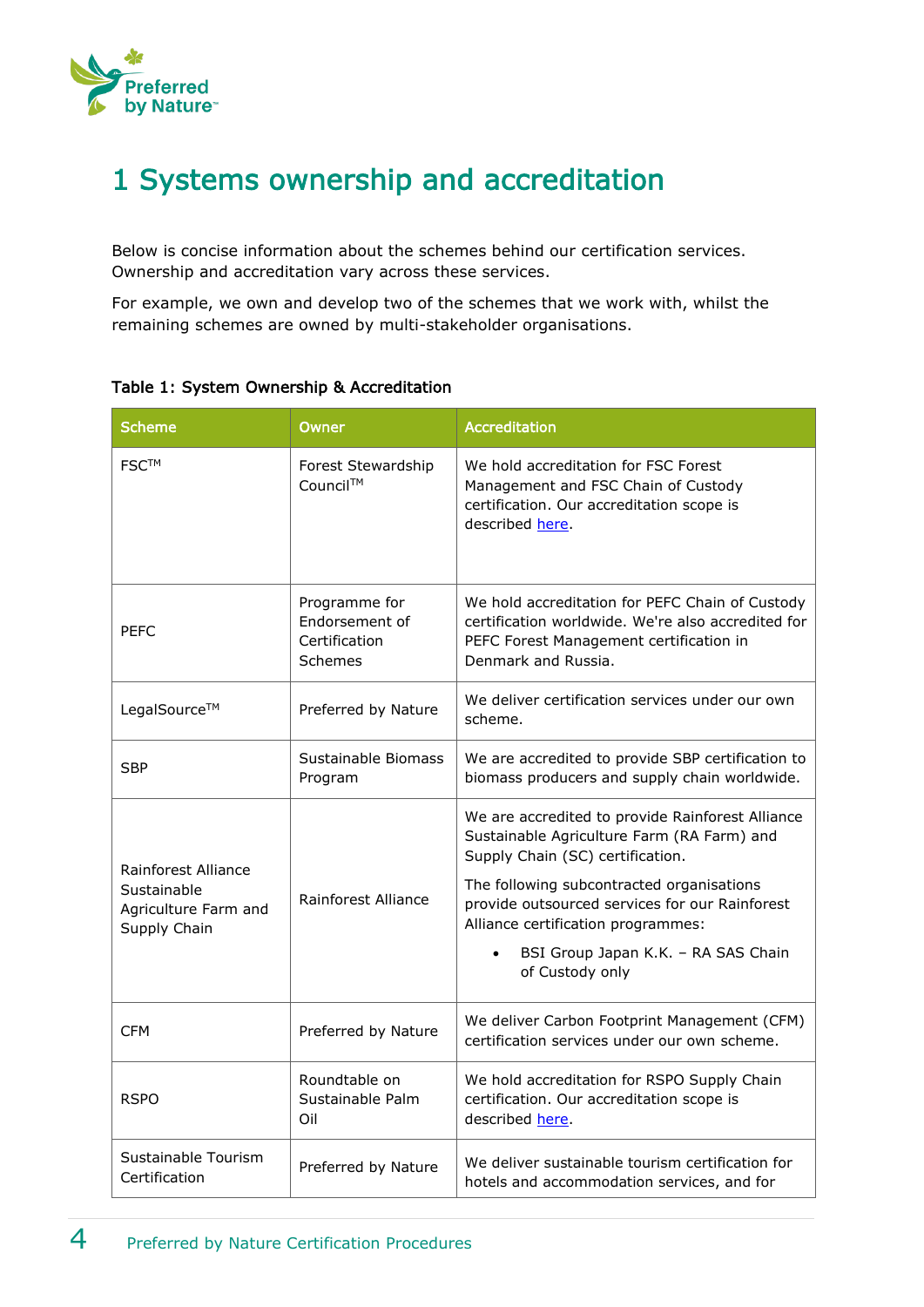

|                 |                                                                                                        | tour operators under our Global Sustainable<br>Tourism Council (GSTC) - recognised scheme.                                                                     |
|-----------------|--------------------------------------------------------------------------------------------------------|----------------------------------------------------------------------------------------------------------------------------------------------------------------|
| <b>SFI</b>      | Sustainable Forestry<br>Initiative                                                                     | We are accredited for SFI Chain of Custody<br>certification and in process for accreditation for<br>SFI Forest Management and Fiber Sourcing.                  |
| <b>ATFS</b>     | The American Tree<br>Farm System <sup>®</sup> is a<br>program of the<br>American Forest<br>Foundation. | We are in process for accreditation to offer ATFS<br>Certification                                                                                             |
| GlobalG.A.P.    | GlobalG.A.P.                                                                                           | We are accredited for GlobalG.A.P. farm<br>certification and in process for accreditation for<br>GlobalG.A.P. chain of custody certification                   |
| <b>UEBT</b>     | Union for Ethical<br>Biotrade (UEBT)                                                                   | We are approved to offer UEBT Ethical Sourcing<br>System, UEBT Ingredient and UEBT/Rainforest<br>Alliance Herbs & Spices Programme certification<br>worldwide. |
| <b>Bonsucro</b> | Bonsucro                                                                                               | We are in process for accreditation to offer<br>Bonsucro Chain of Custody certification.                                                                       |

## <span id="page-4-0"></span>2 Earning certification

For all schemes, a thorough assessment of the operation's compliance with the certification requirements forms the basis for granting certification. In most cases, this entails an on-site visit.

#### <span id="page-4-1"></span>The certification process

The certification process typically follows the steps outlined below. To find a more detailed description of the certification process for each type of service, go to the relevant [service pages.](https://www.nepcon.org/certification)



Scope clarification and Certification agreement: During our initial dialogue, we clarify which product lines, facilities and processes that need to be covered by your certification. This forms the basis for our service proposal and the Certification Agreement that you enter with us.



Pre-assessment: This is optional in most cases, but mandatory for certain types of FSC forest operations. For some types of certification, preassessment is rarely used.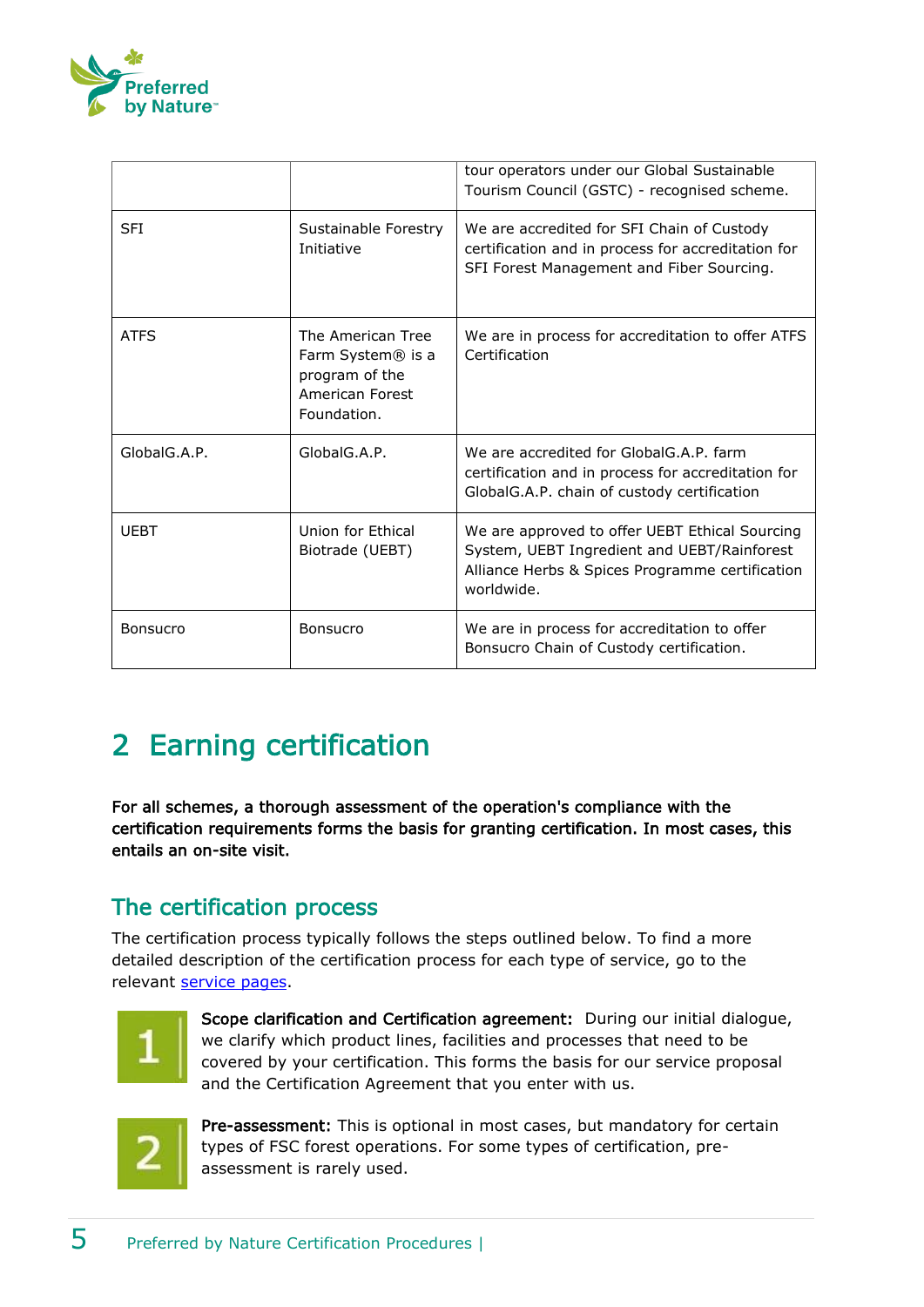



Public stakeholder consultation: Public consultation must be announced to relevant stakeholders 6 weeks ahead of the on-site evaluation for FSC certification (Forest management or Chain of Custody/Controlled Wood), one month ahead of the on-site visit for the SBP certification of biomass producers and may be required 30 days ahead of the on-site visit for PEFC forest certification, depending on the national PEFC scheme.

Client preparation: You prepare for certification by ensuring compliance with all relevant certification requirements. Please note that we do not provide consultancy or help you prepare for your certification.



Assessment<sup>1</sup>: Your conformance with all relevant requirements is assessed. In most cases, this is done as an on-site visit to verify your conformance with the relevant standard (s). This normally includes a tour of your facilities, including farm or forestry operations, document reviews and interviews to staff and other relevant parties. Desk audits are acceptable in certain cases.

$$
\vert 6 \vert
$$

Report: We prepare an evaluation report including all findings, outlining any non-conformities.



Certification: You receive a certificate based on a positive evaluation result.

### <span id="page-5-0"></span>Conditions for granting certification

Each scheme has its own rules regarding the level of conformance required for certification. Below is a concise overview of the conditions applying to assessments and re-assessments.

<sup>&</sup>lt;sup>1</sup> The client has the right to request replacement of particular audit team member(s) on reasonable grounds and upon justification. Reasonable justifications include conflict of interest situations or previous known unethical behaviour and should be submitted within 2 business days of the audit plan receipt.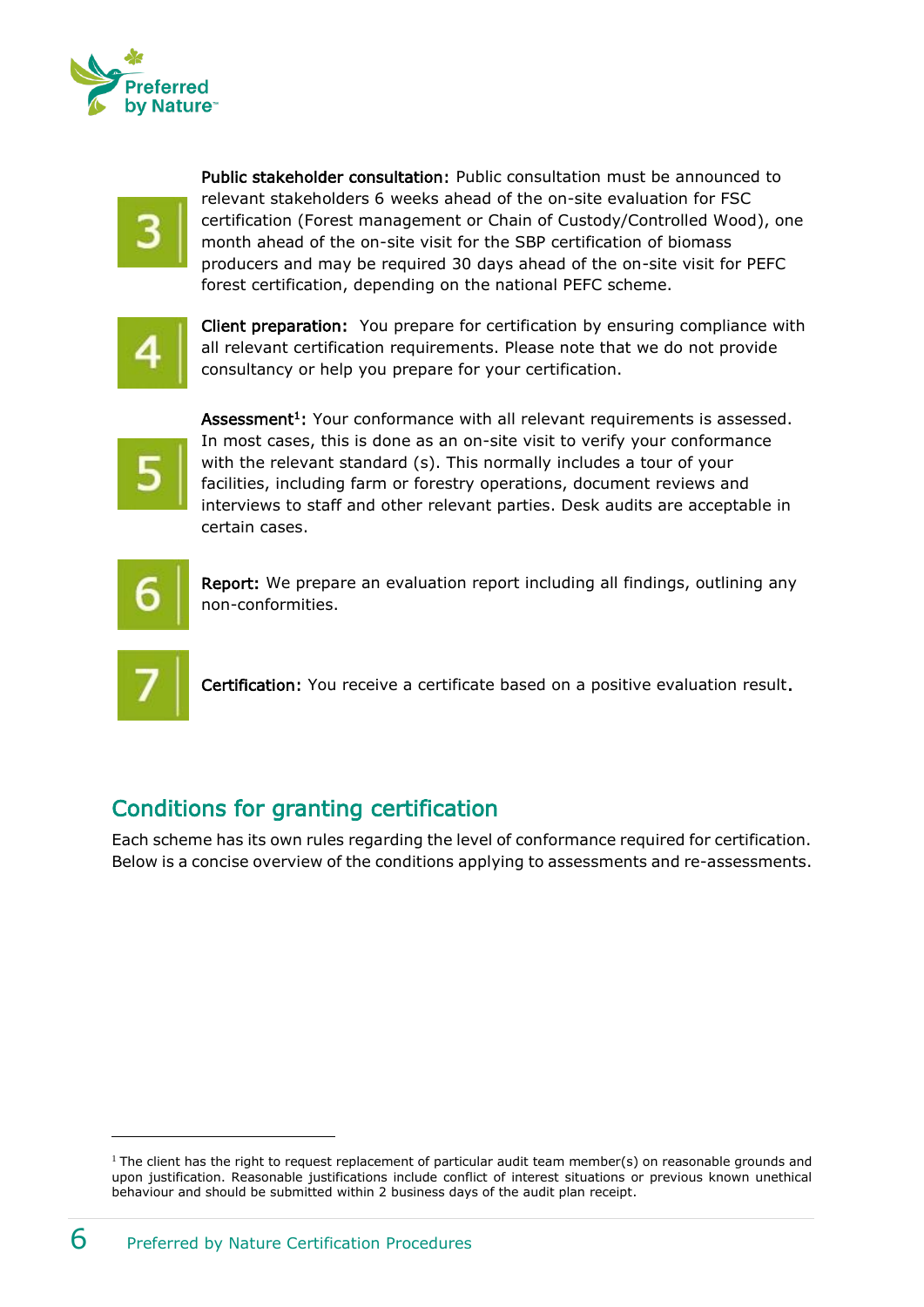

#### Table 2: Conditions for granting certification

| <b>Requirement</b>                                                     | <b>FSC</b><br><b>FM</b> | <b>FSC</b><br>CoC | <b>PEFC</b><br><b>FM</b> | <b>PEFC</b><br>CoC        | <b>RA</b><br><b>SC</b> | <b>RA</b><br>Farm | LS             | <b>CFM</b> | <b>SBP</b>     | <b>RSPO</b><br><b>SCC</b> | <b>RSPO</b><br><b>P&amp;C</b> | <b>Tourism</b> | <b>SFI</b>                                                           | <b>ATFS</b> | <b>GlobalGAP</b> | <b>UEBT</b> | <b>Bonsucro</b><br>CoC                      |
|------------------------------------------------------------------------|-------------------------|-------------------|--------------------------|---------------------------|------------------------|-------------------|----------------|------------|----------------|---------------------------|-------------------------------|----------------|----------------------------------------------------------------------|-------------|------------------|-------------|---------------------------------------------|
| Public<br>stakeholder<br>consultation prior<br>to the on-site<br>visit | X                       |                   | X                        |                           |                        |                   |                |            | $\mathsf{X}^3$ |                           | X                             |                |                                                                      |             |                  |             |                                             |
| Pre-assessment<br>mandatory under<br>certain conditions                | X                       |                   | $X^1$                    |                           |                        |                   |                |            |                |                           |                               |                | $\pmb{\times}$                                                       | X           |                  |             |                                             |
| On-site<br>assessment                                                  | X                       | $X^2$             | X                        | X                         | $\mathsf{X}^2$         | $\mathsf{X}^2$    | $\mathsf{X}^2$ | X          | $\mathsf{X}^2$ | X                         | X                             | X              | $\mathsf X$                                                          | X           | X                | X           | $\mathsf{X}$                                |
| No open<br>major/critical<br>non-conformities                          | $\mathsf X$             | X                 | X                        | X                         | $\mathsf X$            | X                 | X              | X          | $\mathsf X$    | X <sup>4</sup>            | X                             | $\mathsf X$    | $\mathsf X$                                                          | X           | X                | X           | $\mathsf{X}$                                |
| No open minor<br>non-conformities                                      |                         |                   | $\mathsf{X}^1$           | $\mathsf{X}^5$            |                        |                   |                |            |                | N/A                       |                               |                | Root<br>cause<br>and<br>corrective<br>action<br>plan are<br>required |             | $\mathsf{X}^6$   |             | Corrective<br>action<br>plan is<br>required |
| You have signed<br>all agreements<br>and paid all<br>costs/fees.       | X                       | X                 | X                        | $\boldsymbol{\mathsf{X}}$ | X                      | X                 | X              | $\sf X$    | X              | X                         | X                             | X              |                                                                      |             | X                | X           | $\mathsf{X}$                                |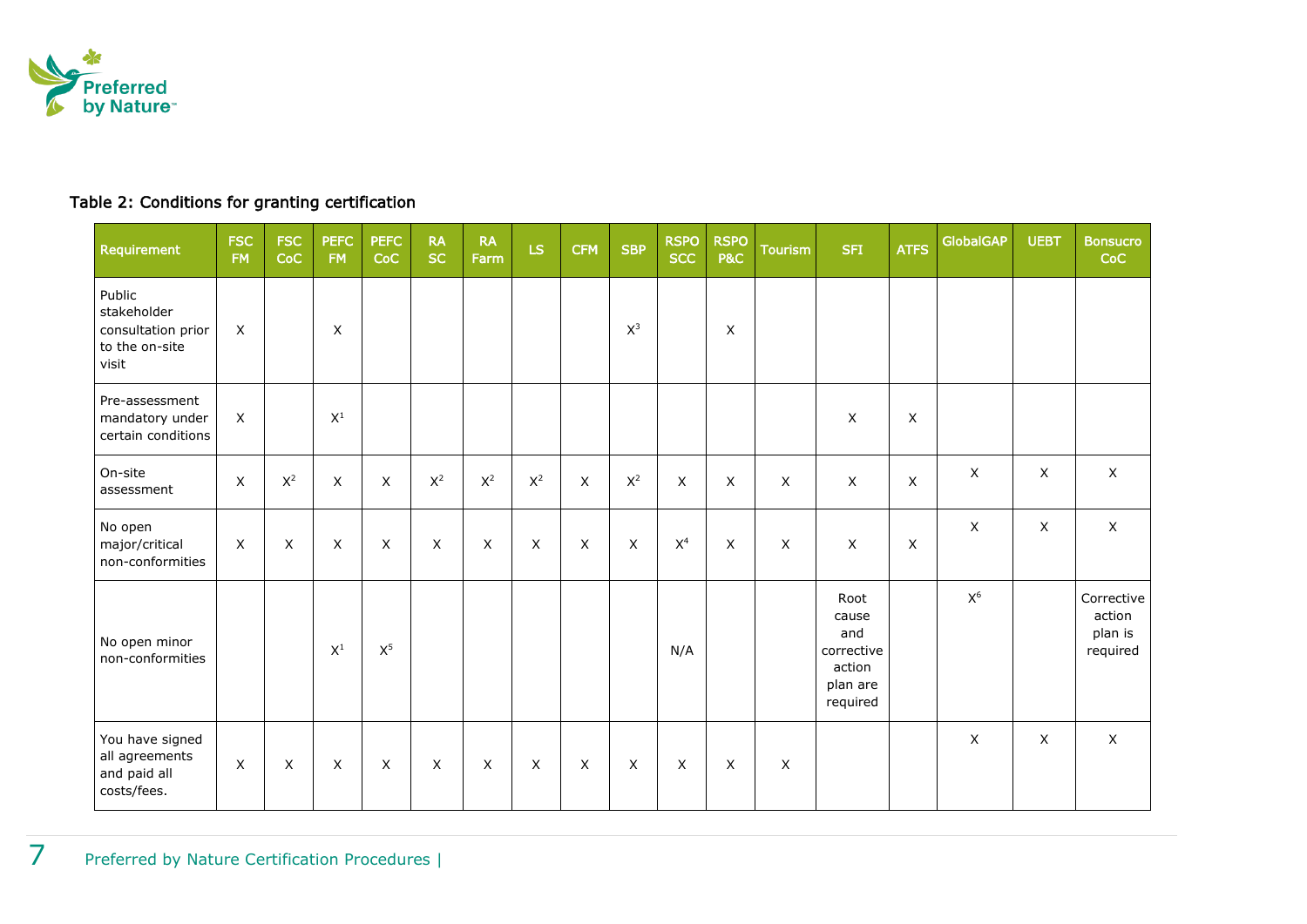

1. This may apply, depending on the rules of the individual national PEFC scheme.

2. On-site assessment is often required, however desk-based evaluations may be acceptable in some cases.

3. Only for biomass producers.

4. There is no official grading for non-conformities under RSPO. Any non-conformities raised during the assessments needs to be addressed within 3 months otherwise a new assessment is required. Therefore, within this table which classifies minor and major non-conformities, non-conformities in RSPO are considered as major non-conformities.

5. Open minor NCRs are allowed for recertification.

6. 95% compliance to all applicable Minor Must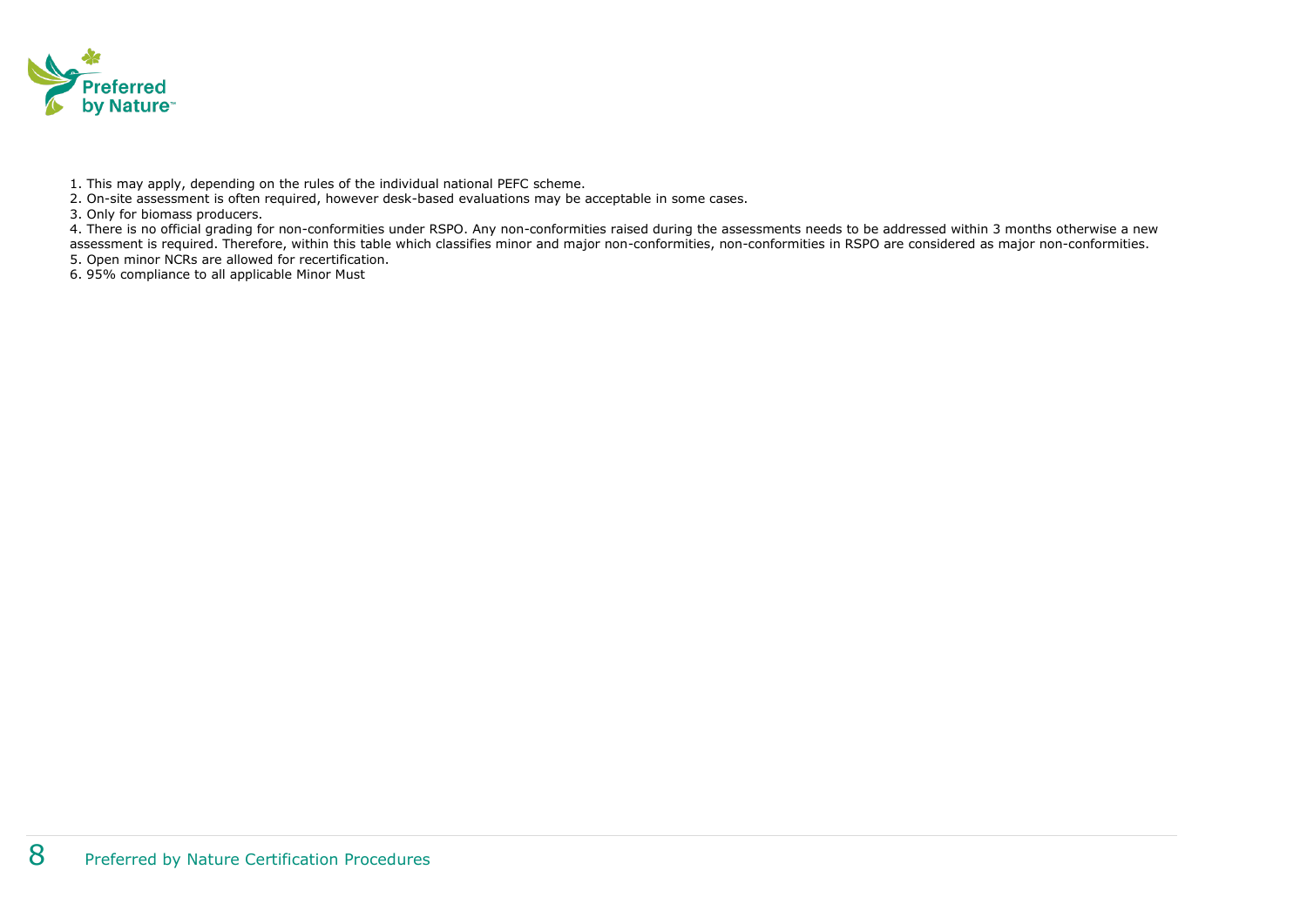

## <span id="page-8-0"></span>3 Maintaining certification

Your certificate is normally valid for a period of 5 years; however, PEFC FM, Sustainable Tourism, Rainforest Alliance Sustainable Agriculture and SC, Bonsucro CoC certificates have a validity period of 3 years. UEBT and UEBT/RA certificates are valid for 365 days.

During the validity period, you need to undergo annual audits where we verify your continued compliance. The annual audits will focus on any weaknesses identified during previous evaluations and on your fulfilment of the certification requirements. For Rainforest Alliance Sustainable Agriculture certification, the risk related to the organisation affects the frequency of the annual RA SAS SC audits; and additional annual audits may be unannounced or on short-notice for both RA SAS Farm and SC..

Preferred by Nature and/or the scheme owner may conduct additional audits without announcements, for example if we have reason to suspect a major breach of the certification rules.

In between audits, you need to notify us about any important changes in your organisation. The certification scope - i.e. the products, processes and company facilities covered by your certificate - can only be changed by formal agreement.

#### <span id="page-8-1"></span>Addressing non-conformities

In the certification report, any lack of compliance is listed as a non-conformity (NCR). NCRs are classified as minor or major. You must address each NCR by the specified deadline.

- Minor NCRs: You will normally need to ensure compliance by the next annual audit. If you have not addressed the issue adequately, minor NCRs are by default upgraded to major NCRs in the FSC, PEFC, LegalSource, SBP, RSPO P&C and CFM certification systems. For Rainforest Alliance CoC certification, the auditor may decide to upgrade NCRs which have not been properly addressed by the specified deadline, and for Rainforest Alliance Sustainable Agriculture certification you will need to ensure compliance with Rules for Continuous Improvement Criteria. For Sustainable Tourism certification minor NCRs will generally remain minor (but lead to score penalty). However, in specific cases the auditor may decide to upgrade NCRs if they represent a credibility risk. For Bonsucro CoC certification, you will need to provide a corrective action plan to address minor NCRs. It shall be implemented by the deadline approved; failure to comply may lead to a warning, the operator has 3 months to satisfactorily comply with the action plan or the certificate maybe suspended.
- Major NCRs (or critical NCRs for RA SAS Farm): The typical deadline for addressing a major NCR is three months for FSC, PEFC, LegalSource, SBP, RSPO P&C, CFM and Sustainable Tourism certification and four months for Rainforest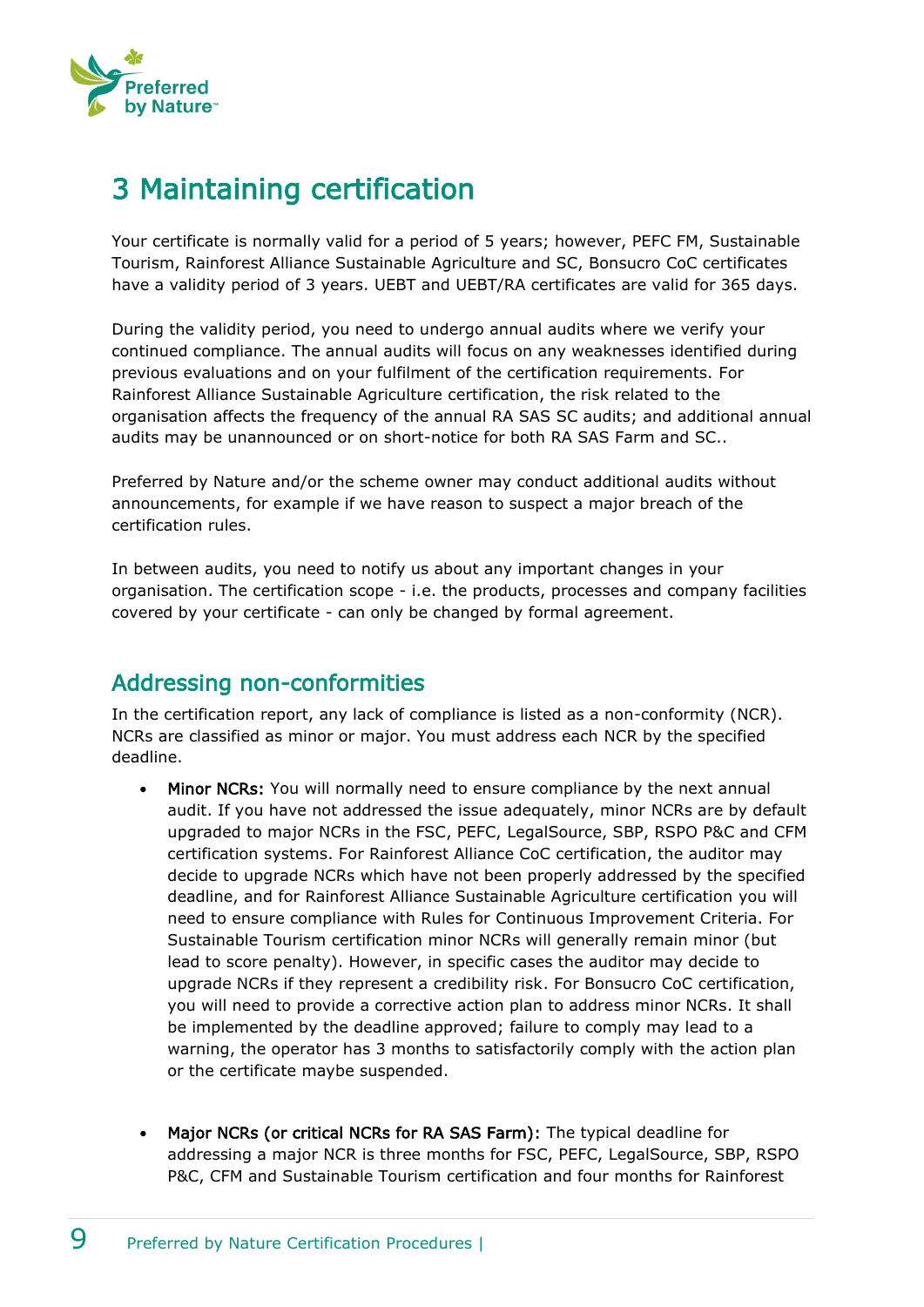

Alliance Sustainable Agriculture certification<sup>2</sup> and one month for RSPO. In case of Bonsucro the timeframe is agreed case by case. In some cases, deadlines may be shorter. To verify your timely compliance we will conduct an additional audit, which implies extra cost. Non-compliance with major NCRs by the specified timeline will lead to immediate suspension of the certificate (FSC and SBP certification) or directly to termination of your certification (Rainforest Alliance Sustainable Agriculture and CoC, and Sustainable Tourism certification).

- •
- For UEBT, the client shall develop and implement a corrective action plan to fully address and close all non-conformities on critical indicators within 12 weeks after the closing meeting. Depending on its severity, can be verified through a desk audit or additional on-site audit.

Note: Many of our clients report that the process of addressing NCRs ultimately helps them to improve their overall management performance and efficiency and to reach their own objectives.

#### <span id="page-9-0"></span>Re-certification

After completing a full certificate validity period, you need to undergo re-assessment - a new full assessment - in order to stay certified.

If the result of the re-assessment is positive, a new certificate issued including the same certificate registration code as in your previous certificate.

#### <span id="page-9-1"></span>Certificate suspension

Your FSC, PEFC, LegalSource, SBP and CFM, RSPO, RA SAS Farm, Bonsucro or Sustainable Tourism certificate may be suspended for reasons listed in the table below.

You are always notified in written about the suspension decision. After your certificate has been suspended, you may not make any claims regarding your conformance with the certification standard(s) and may not sell previously labelled products until certification trademarks are removed.

A suspended certificate may be reinstated when you have addressed the issues that led to the suspension, and we have conducted an audit verifying your compliance within the required timeline.

Note: In the situations No.2 and 3 under FSC, SBP and RSPO P&C certification schemes, we are obliged to suspend the certificate immediately, i.e. within 10 calendar days after

<sup>&</sup>lt;sup>2</sup> For Rainforest Alliance Sustainable Agriculture certification, a verification audit and its certification decision must be conducted within 120 days from the suspension notice. Other requirements apply when nonconformities in zero tolerance critical criteria are identified.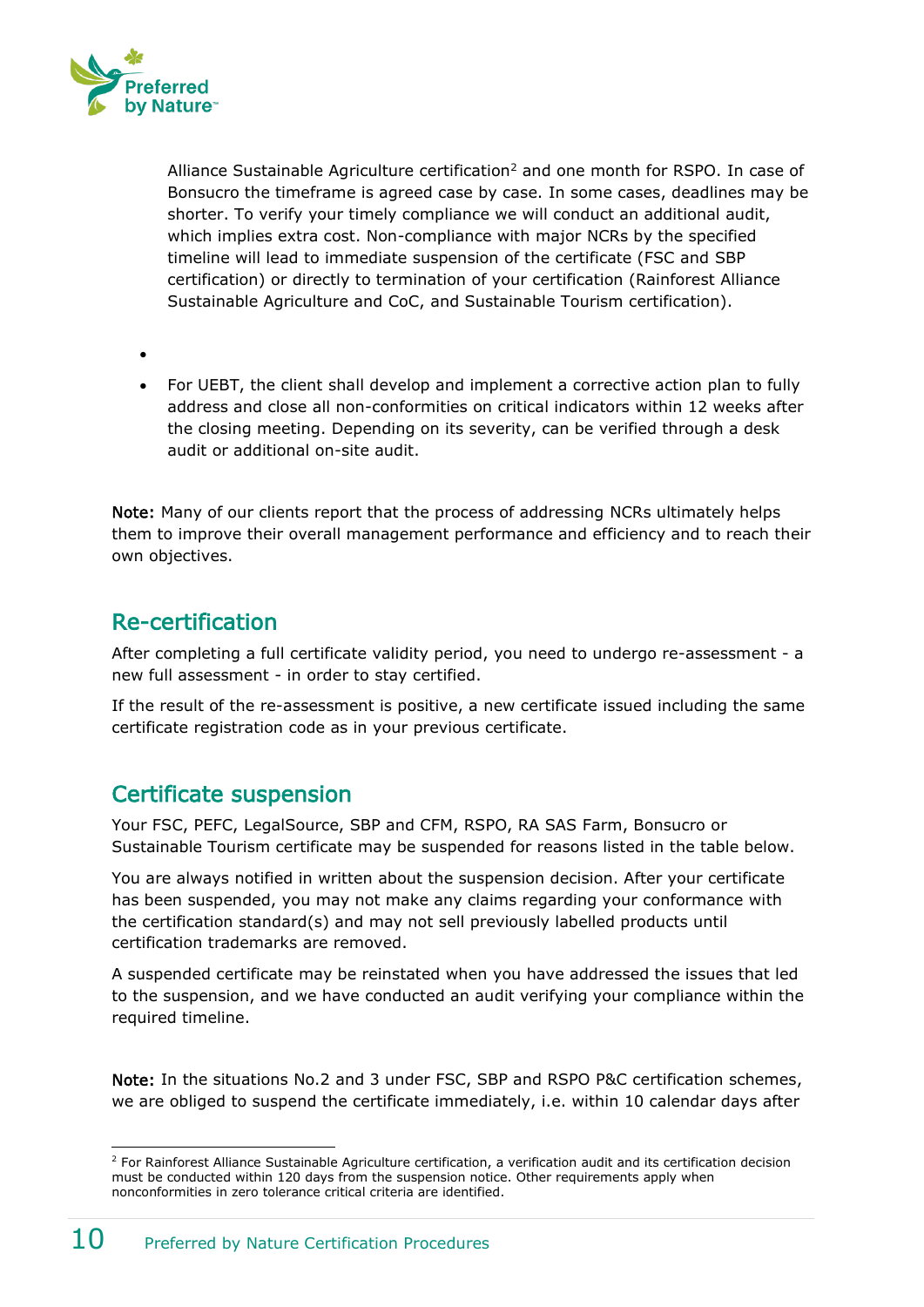

the decision is taken, but not later than 30 days after the audit closing meeting (situation 2) or 10 calendar days after the deadline of the non-addressed non-conformity (situation 3). In the situation No. 2 under Bonsucro CoC, the immediate suspension of the certificate shall take place within 5 working days after the closing meeting. Immediate suspension is also applicable to LegalSource, RSPO SCC and Bonsucro in other situations:

- LegalSource certification will be suspended immediately if there is evidence of illegal timber being placed on the market.
- Where objective evidence indicates that there has been a demonstrable breakdown in the supply chain caused by the certified client's actions or inactions, and that oil palm products have been or are about to be shipped which are falsely identified as RSPO certified product, the RSPO Supply Chain Certification will be suspended immediately until such time that the situation has been addressed. The same applies to Bonsucro Chain of Custody Certification for sugarcanederived products that have been falsely identified as Bonsucro certified.
- RSPO P&C certificate will be suspended immediately if a major NCR repeats within certification cycle.
- Suspension of UTZ Code of Conduct Certificate is for a period not exceeding 3 months

For Bonsucro CoC, suspension period shall not exceed 6 months. Bonsucro may publicise the suspension to interested parties.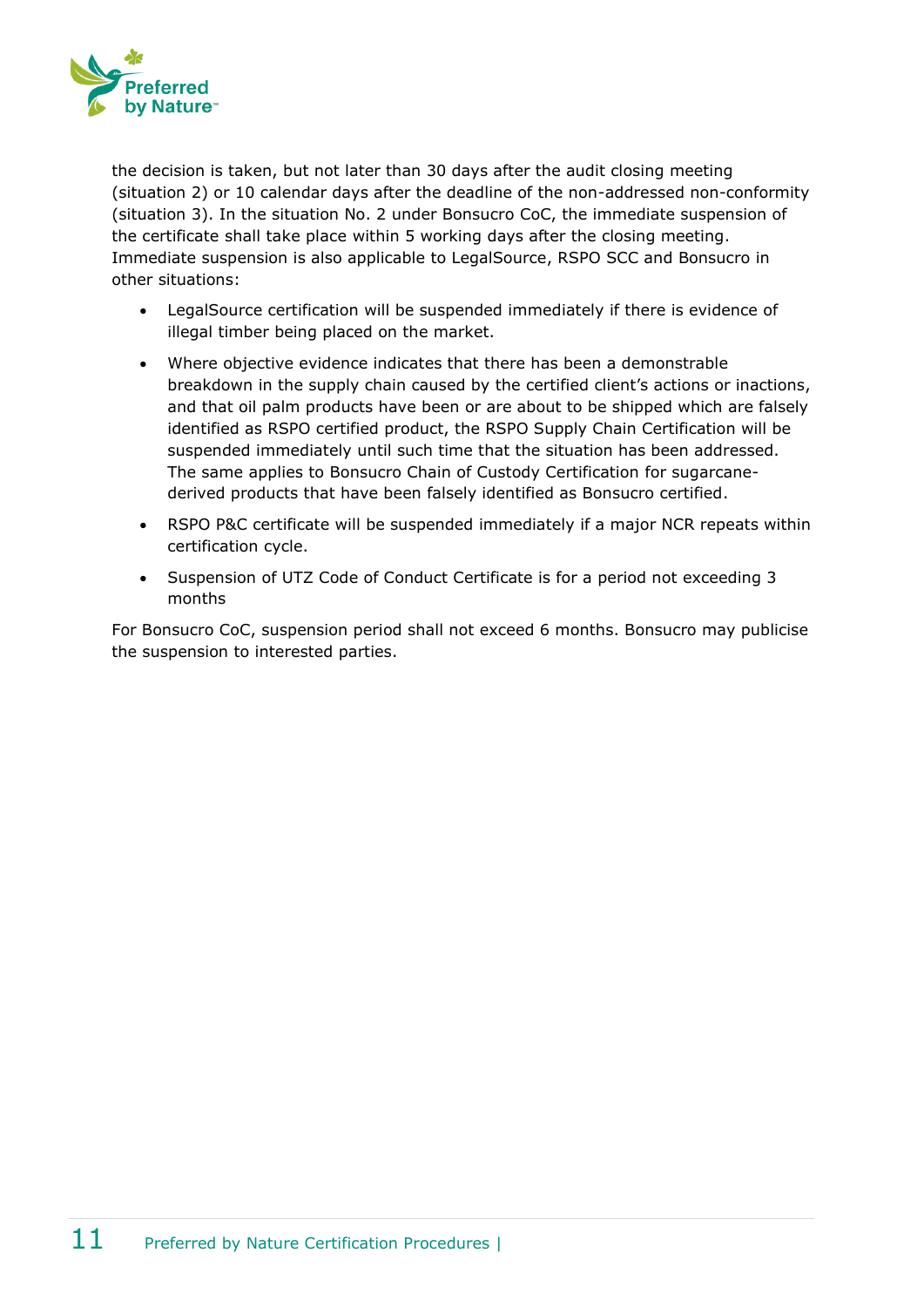

#### Table 3: Situations leading to suspension of certificate

| No.            | <b>Situations leading</b><br>to suspension of<br>the certificate                           | <b>FSC</b><br><b>FM</b> | <b>FSC</b><br>CoC | <b>PEFC</b><br>FM | <b>PEFC</b><br>CoC | RA SC | <b>RA</b><br>Farm | LS. | <b>CFM</b>   | <b>SBP</b>     | <b>RSPO</b><br><b>SCC</b> | <b>RSPO</b><br><b>P&amp;C</b> | <b>Tourism</b> | <b>SFI</b> | <b>ATFS</b> | Global<br><b>GAP</b> | <b>Bonsucro</b>                   |
|----------------|--------------------------------------------------------------------------------------------|-------------------------|-------------------|-------------------|--------------------|-------|-------------------|-----|--------------|----------------|---------------------------|-------------------------------|----------------|------------|-------------|----------------------|-----------------------------------|
| 1              | One or more NCRs <sup>1</sup><br>against Critical<br>Criteria are found<br>during an audit |                         |                   |                   |                    | X     | $\mathsf X$       |     |              |                |                           |                               |                |            |             |                      |                                   |
| $\overline{2}$ | Five or more major<br>NCRs are found<br>during an annual<br>audit                          | $\mathsf X$             | X                 | N/A               | N/A                | N/A   | N/A               | N/A | X            |                | X                         |                               |                |            |             |                      |                                   |
| 3              | Failure to address<br>one or more<br>major/critical NCRs<br>by the specified<br>timeline   | $\mathsf{X}$            | $\sf X$           | N/A               | N/A                | N/A   | X                 | N/A | $\times$     | X              | $\mathsf{X}$              | X                             |                | X          | X           |                      | X                                 |
| $\overline{4}$ | Failure to address<br>one or more minor<br>NCRs by the<br>specified timeline               |                         |                   |                   |                    |       |                   |     |              |                |                           |                               |                |            |             |                      | After<br>three<br>extra<br>months |
| 5              | Serious breaches<br>of the certification<br>requirements                                   | X                       | X                 | $\times$          | X                  | X     | X                 | X   | $\times$     | X              | $\mathsf{X}$              | X                             |                | X          | X           |                      | X                                 |
| 6              | Lack of payment of<br>applicable fees and<br>invoices                                      | X                       | X                 | X                 | X                  | X     | X                 | X   | $\mathsf{X}$ | $\pmb{\times}$ | X                         | X                             |                | X          | X           |                      | X                                 |
| $\overline{7}$ | Lack of willingness<br>to plan and<br>undergo scheduled<br>audits                          | X                       | X                 | X                 | X                  | X     | X                 | X   | X            | X              | X                         | X                             |                | X          | X           |                      | X                                 |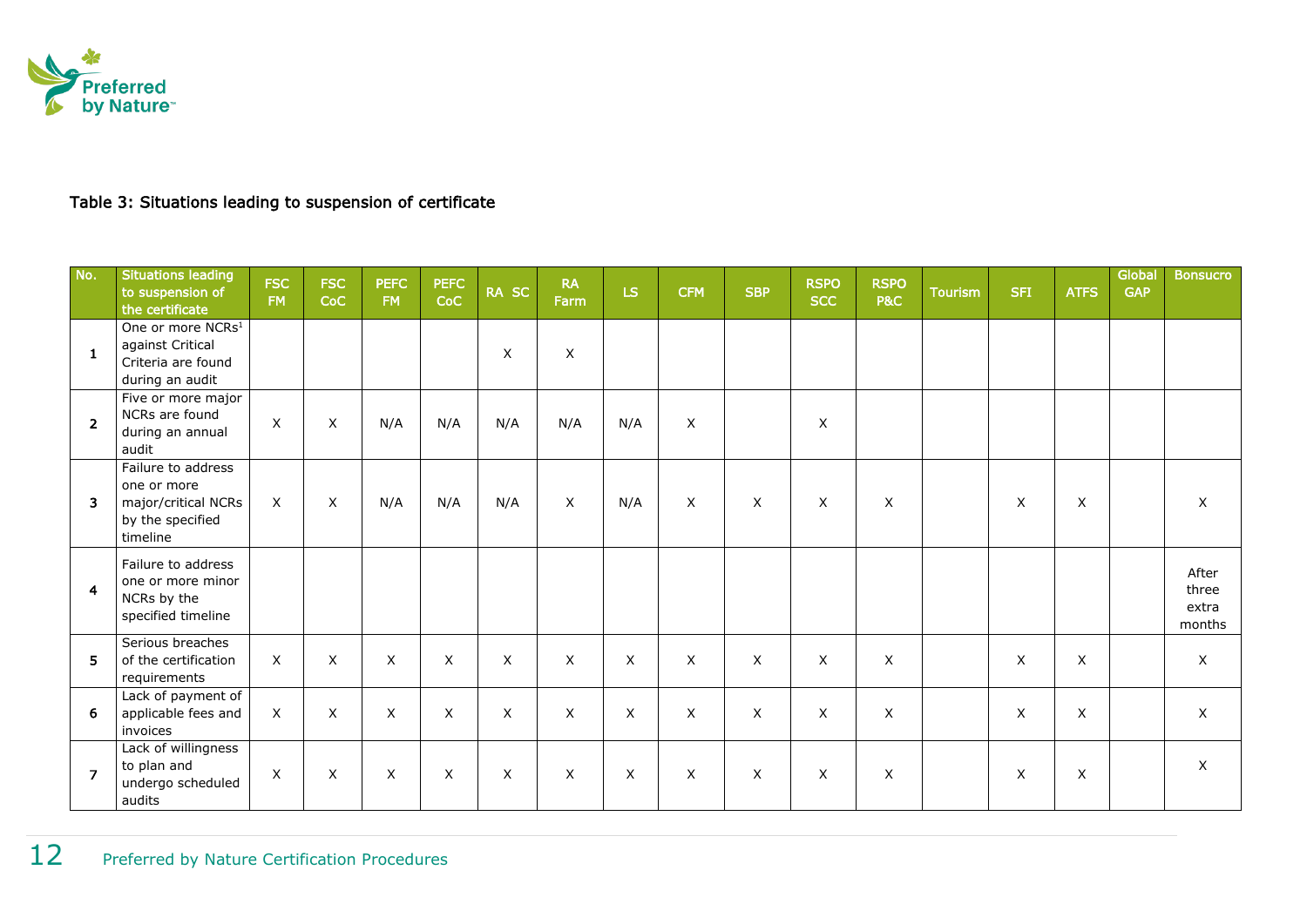

| $ -$<br>Maieur<br>$ -$ |  |  |  |  |  |  |  |  |
|------------------------|--|--|--|--|--|--|--|--|
| situation <sup>4</sup> |  |  |  |  |  |  |  |  |

1. NCRs: non-conformities.

2. E.g. natural disasters that affect the destination, political unrest that forces to operation shut down, etc.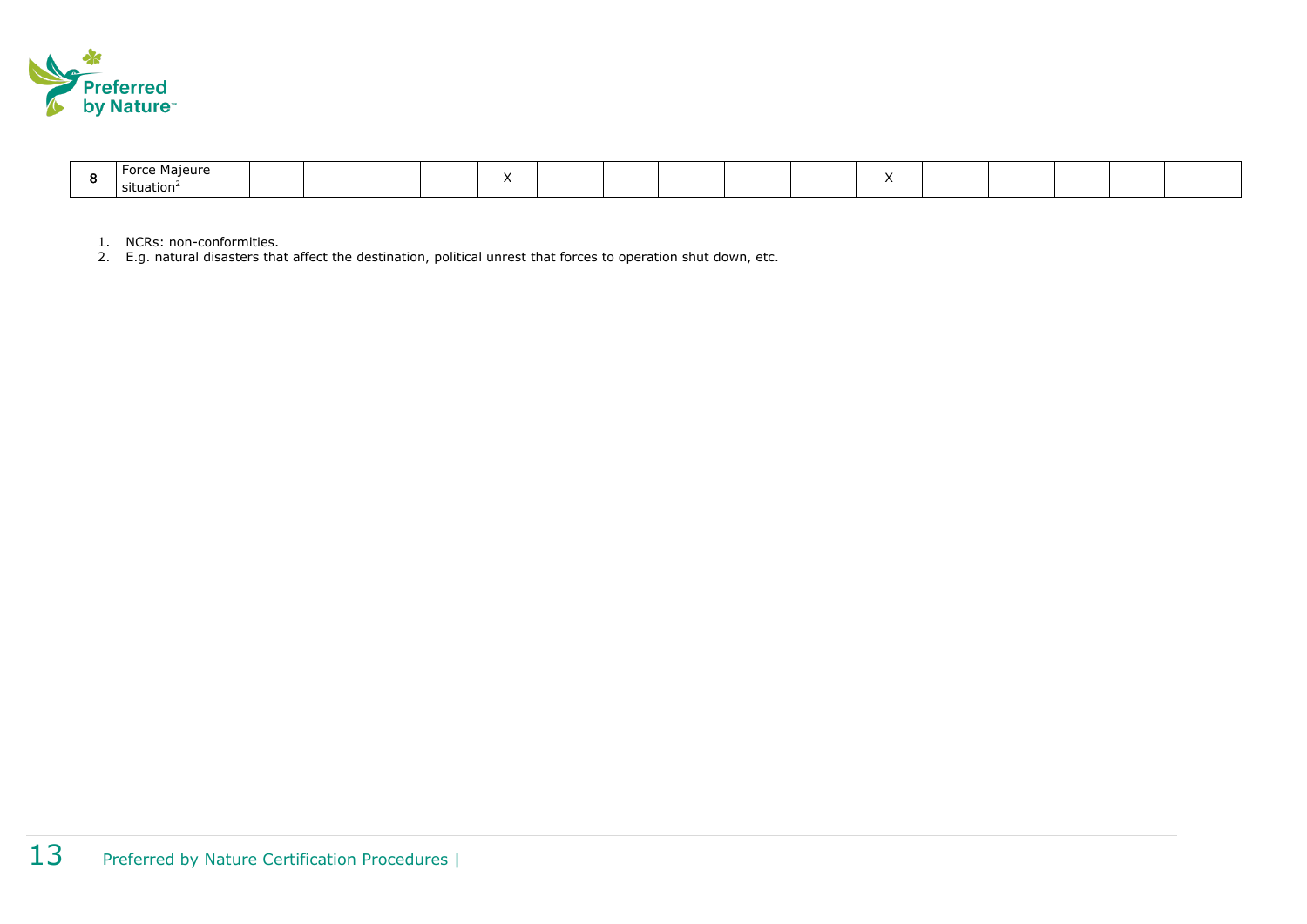

## <span id="page-13-0"></span>4 Certificate termination

You are always notified in written about the termination decision. After you certificate has been terminated, you may not make any claims regarding your conformance with the certification standard(s) and may not sell previously labelled products until certification trademarks are removed. For Bonsucro CoC, you are no longer entitled to sell any remaining sugarcane-derived products as Bonsucro certified.

If your certificate has been terminated, you are required to undergo renewed assessment in order to have a new certificate issued. It is not possible to reinstate the previous certificate. For RA SAS, certificate holders have the rights to appeal and during this period the certificate is reactivated (reinstated) until final decision on appeal is made. Your certificate may be withdrawn for the reasons indicated in the table below.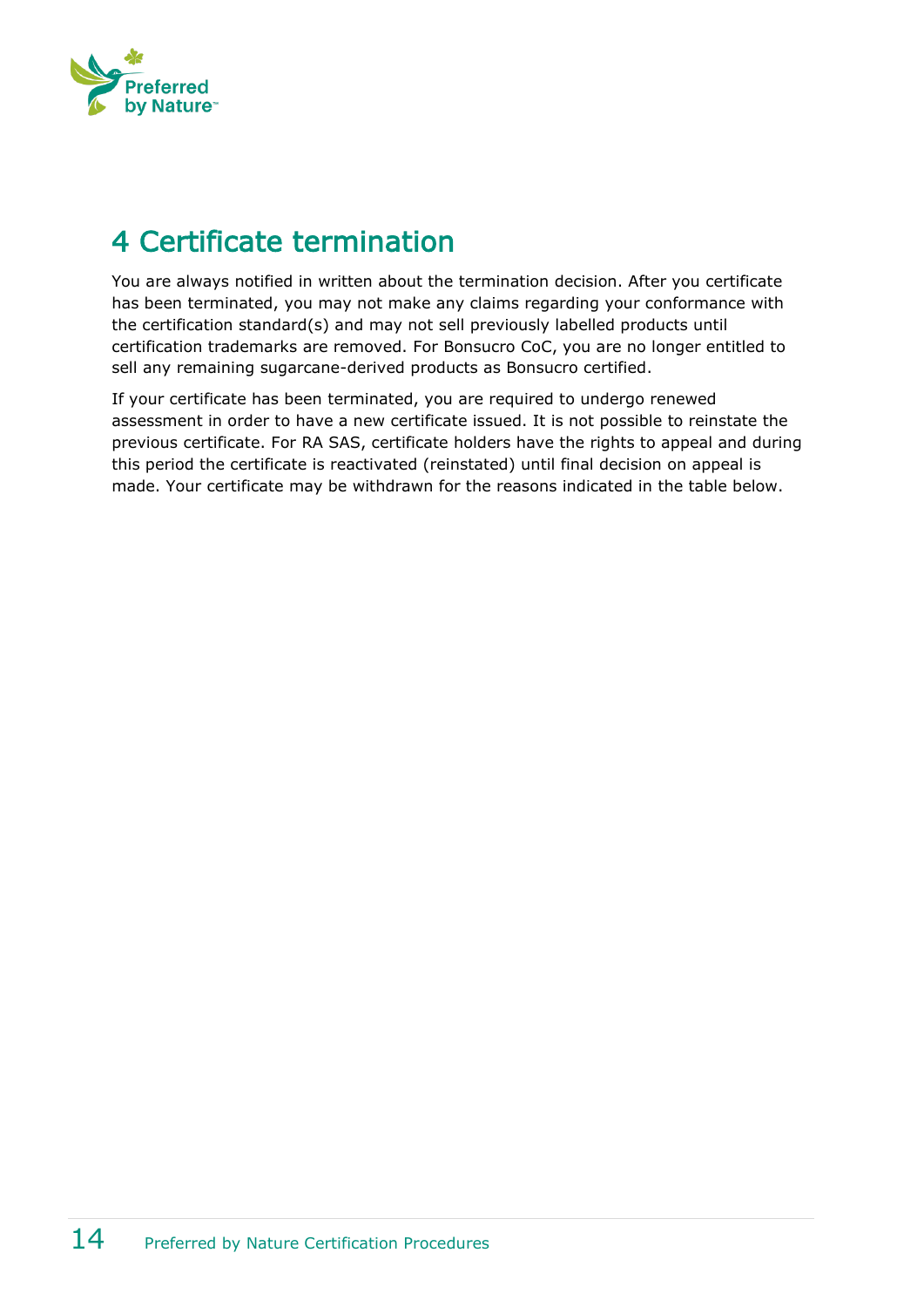

#### Table 4: Situations leading to termination of the certificate

| <b>Situations leading to</b><br>termination of the<br>certificate                                                                   | <b>FSC</b><br>FM. | <b>FSC</b><br><b>CoC</b> | <b>PEFC</b><br><b>FM</b> | <b>PEFC</b><br>CoC | <b>RA</b>      | LS | <b>CFM</b> | <b>SBP</b>     | <b>RSPO</b>  | <b>Touri</b><br>sm | <b>SFI</b>   | <b>ATFS</b> | <b>Global</b><br><b>GAP</b> | <b>Bonsucro</b> |
|-------------------------------------------------------------------------------------------------------------------------------------|-------------------|--------------------------|--------------------------|--------------------|----------------|----|------------|----------------|--------------|--------------------|--------------|-------------|-----------------------------|-----------------|
| Failure to sufficiently<br>address the issues leading<br>to suspension within the<br>suspension period                              | X                 | $\sf X$                  | X                        | X                  | X              | X  | X          | X              | X            |                    | X            | X           |                             | X               |
| Failure to<br>undergo renewed<br>assessment within the<br>suspension period after<br>addressing the issues<br>leading to suspension | $\mathsf{x}$      | $\sf X$                  | $\times$                 | X                  | $\times$       | X  | X          | $\times$       | $\times$     |                    | X            | X           |                             | X               |
| Failure to address one or<br>more major NCRs by the<br>specified timeline                                                           |                   |                          |                          |                    | $\times$       |    |            |                | X            |                    | $\mathsf{x}$ | X           |                             |                 |
| Failure to comply with<br>one or more zero-<br>tolerance critical criteria                                                          |                   |                          |                          |                    | $\times$       |    |            |                |              |                    |              |             |                             |                 |
| Deliberate fraud or very<br>serious breaches of the<br>certification requirements                                                   | $\mathsf{x}$      | $\mathsf{X}$             | $\mathsf{x}$             | $\mathsf{x}$       | $\pmb{\times}$ | X  | X          | $\pmb{\times}$ | $\mathsf{X}$ | $\mathsf{x}$       | $\mathsf{X}$ | X           |                             | X               |
| Failure to<br>undergo renewed<br>assessment prior to<br>certificate expiration                                                      | X                 | $\times$                 | $\mathsf{X}$             | X                  | X              | X  | X          | X              | X            | $\times$           | X            | X           |                             | X               |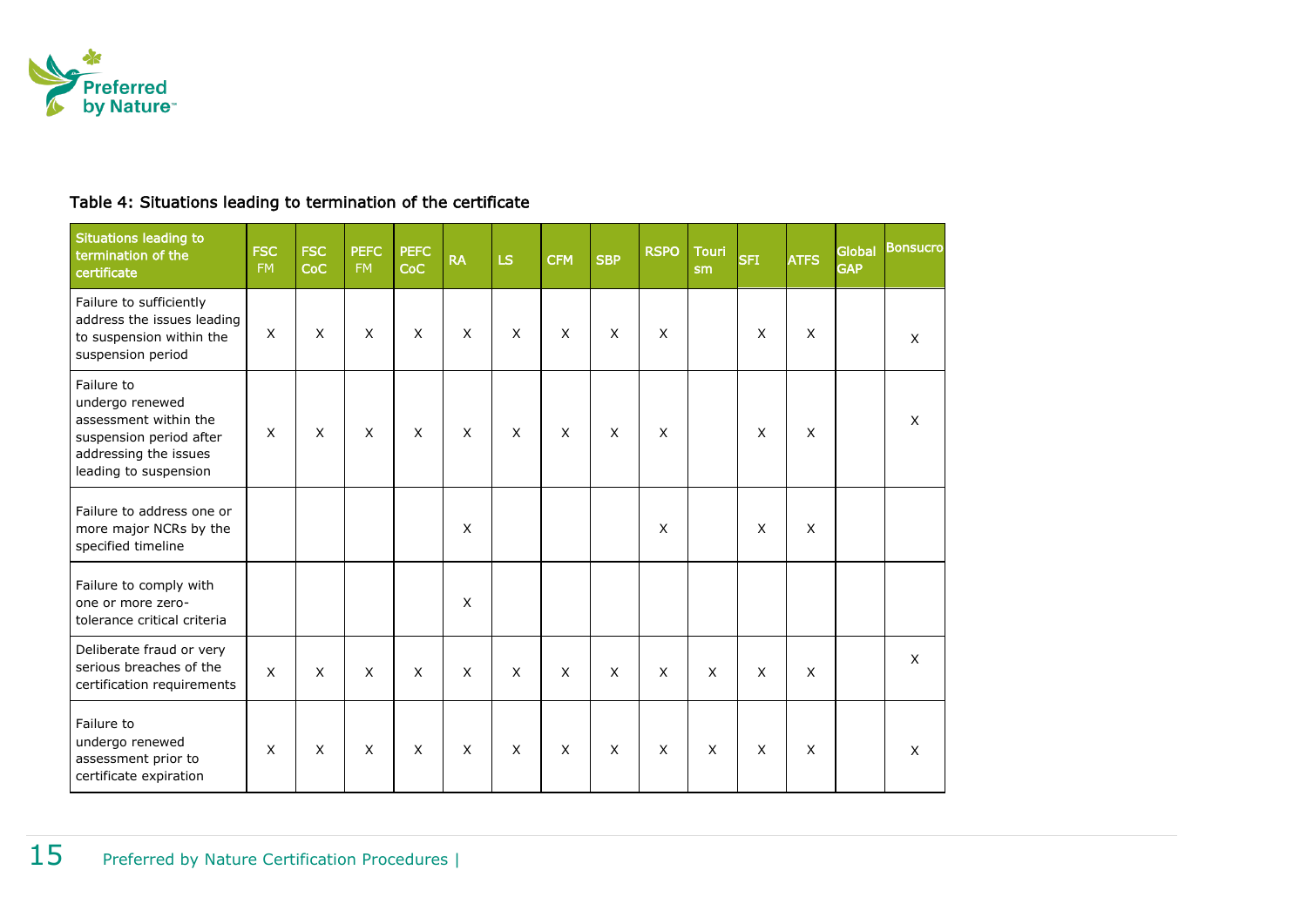

| Failure to undergo<br>reassessment once the<br>suspension period has |  |  | ↗ |  |  |  |  |  |
|----------------------------------------------------------------------|--|--|---|--|--|--|--|--|
| reached its deadline                                                 |  |  |   |  |  |  |  |  |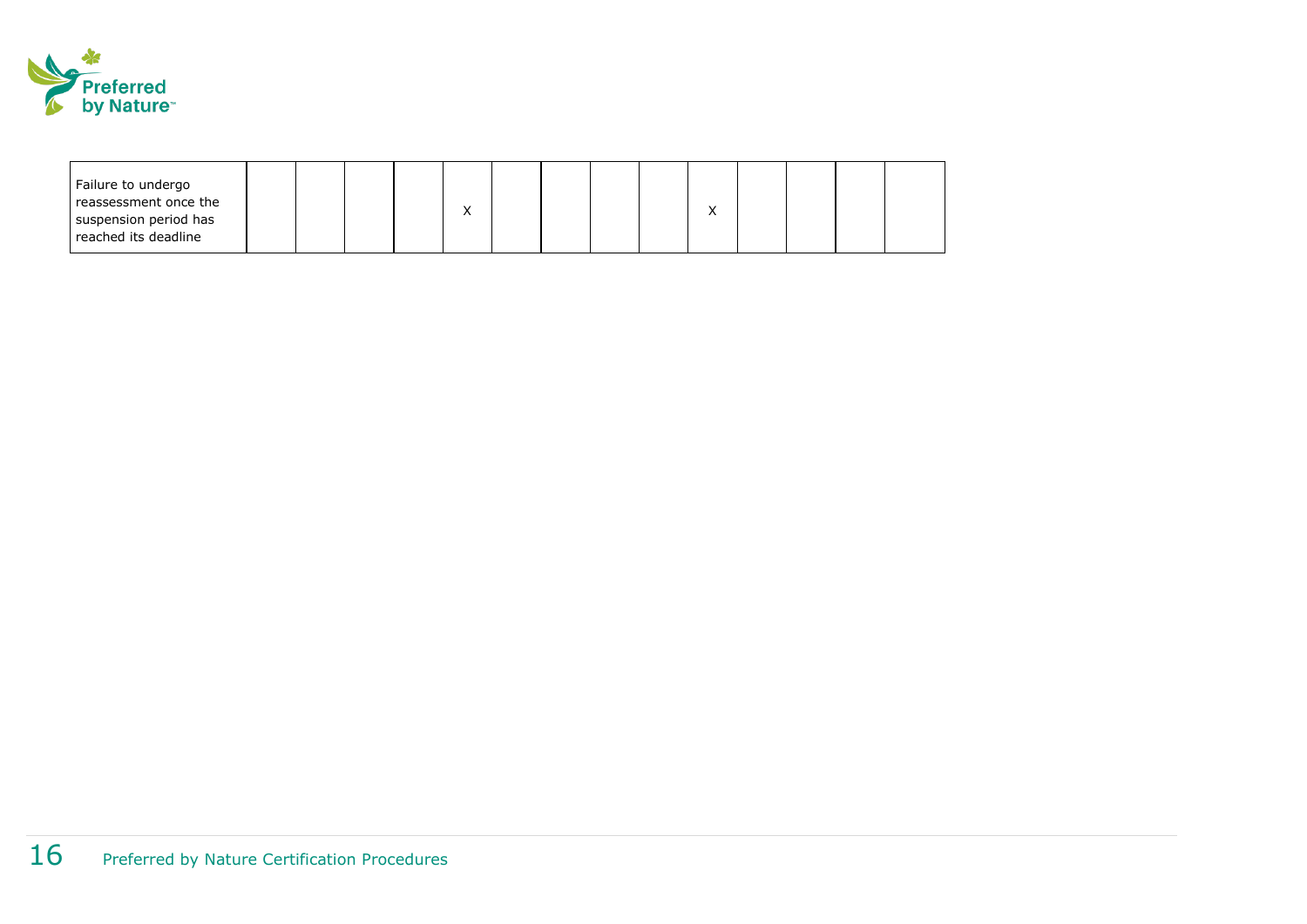

#### <span id="page-16-0"></span>Changing the scope of the certificate

As a certificate holder, you may expand or change the scope of your certification in conjunction with your annual audit or in between audits. For all schemes and services, the following conditions apply:

You need to notify Preferred by Nature in any of the following situations which may require formal changes in the scope of your certificate:

- Additional product lines which you wish to sell as certified.
- Use of new types of inputs not covered by your current scope of certification.
- Changes in the system used for controlling claims. (Not applicable to UTZ Code of Conduct Certification)
- Expansion or removal of sites or production area covered by the certificate.

An additional audit is normally required for scope changes outside the scheduled annual/Certification audits. Depending on the nature of the change, the audit may be conducted as an on-site or desk audit.

## <span id="page-16-1"></span>5 Labels, claims and trademarks

Each of the schemes we work with offer certificate holders the opportunity to use the systems' trademarks, labels and certification claims.

As a certificate holder, you need to observe the rules of logo and trademark use. It is part of our auditing procedures to verify that you are in compliance with these rules, unless you are not using trademarks at all. Not applicable to UTZ Code of Conduct Certification.

Below is a concise overview of the trademark usage conditions applying to each scheme:

| <b>Requirements for</b><br>using the system's<br>trademarks | <b>FSC</b><br><b>FM</b> | <b>FSC</b><br>CoC | PEFC<br><b>FM</b> | <b>PEFC</b><br>CoC | <b>RA</b>         | <b>LS</b> | $ $ CFM | <b>SBP</b>        | <b>RSPO</b> | <b>Touri</b><br>sm | <b>SFI</b> | <b>ATFS</b> | Global Bons UEBT<br><b>GAP</b> | <b>ucro</b><br>CoC |   | UEBT/<br><b>RA</b> |
|-------------------------------------------------------------|-------------------------|-------------------|-------------------|--------------------|-------------------|-----------|---------|-------------------|-------------|--------------------|------------|-------------|--------------------------------|--------------------|---|--------------------|
| Formal approval<br>by Preferred by<br>Nature                | X                       | X                 |                   |                    | $\checkmark$<br>⋏ | X         |         |                   | X           | Χ                  |            |             |                                |                    |   |                    |
| Formal approval<br>by the Scheme<br>owner                   |                         |                   |                   |                    | X                 |           |         |                   |             |                    | Χ          |             |                                | X                  | X |                    |
| Off-product and<br>on-product use<br>possible               | X                       | X                 | X                 | X                  | X                 | X         |         | $\checkmark$<br>⋏ |             |                    | Χ          |             |                                | X                  | X |                    |

#### Table 5: Requirements for using the system's trademarks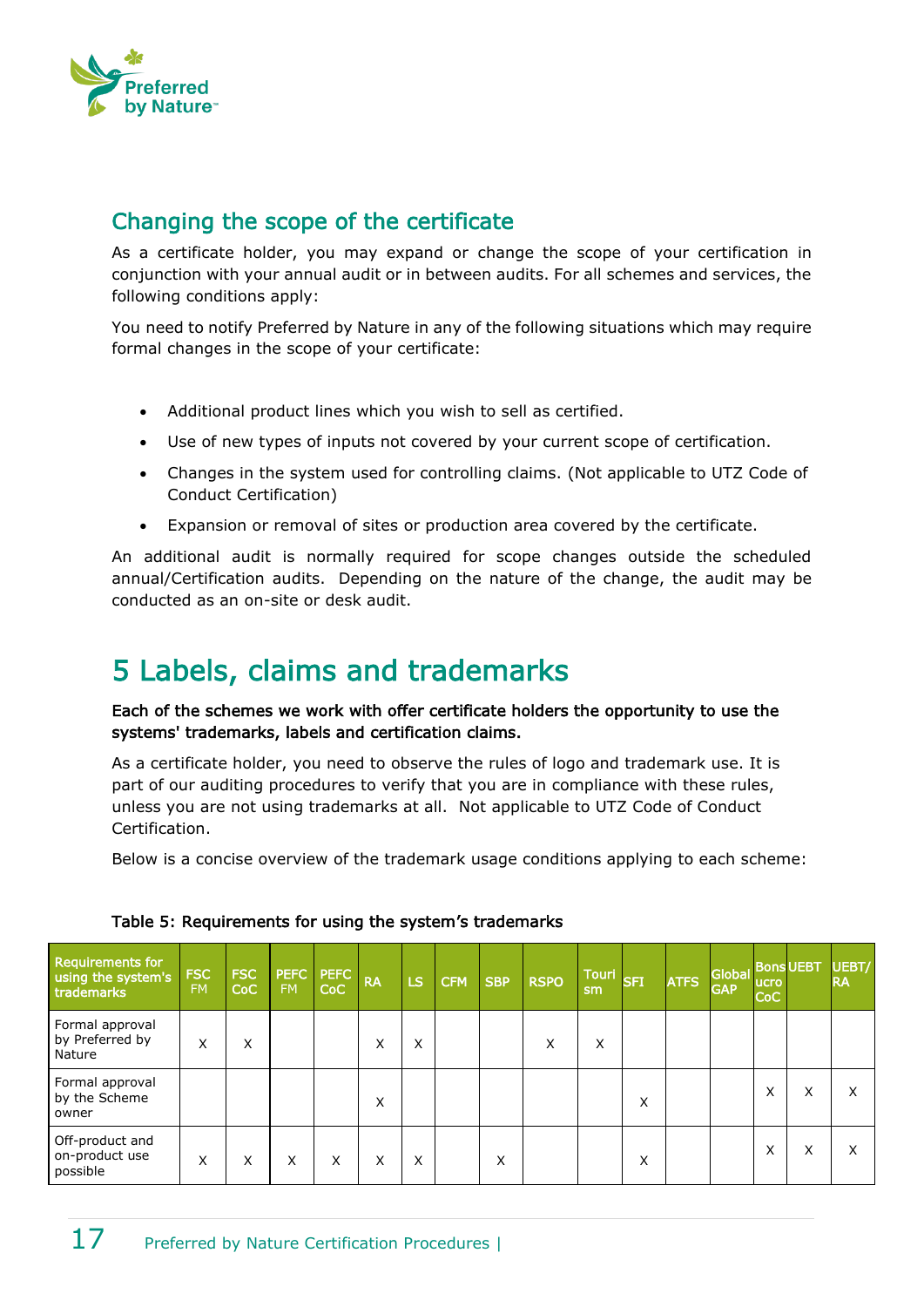

| <b>Requirements for</b><br>using the system's<br>trademarks        | <b>FSC</b><br><b>FM</b> | <b>FSC</b><br><b>CoC</b> | <b>PEFC PEFC</b><br><b>FM</b> | CoC | <b>RA</b> | <b>LS</b> | <b>CFM</b> | <b>SBP</b> | <b>RSPO</b> | sm | <b>TOUT SFLOW</b> | <b>ATFS</b> | <b>Global</b><br><b>GAP</b> | <b>Bons UEBT</b><br>lucro<br><b>CoC</b> | UEBT/<br><b>RA</b> |
|--------------------------------------------------------------------|-------------------------|--------------------------|-------------------------------|-----|-----------|-----------|------------|------------|-------------|----|-------------------|-------------|-----------------------------|-----------------------------------------|--------------------|
| Only off-product<br>use allowed                                    |                         |                          |                               |     |           | ⋏         | х          |            | x           | Χ  |                   | Χ           |                             |                                         |                    |
| A trademark<br>license agreement<br>is signed with<br>Scheme owner | X                       | X                        | v<br>⋏                        |     | x         |           |            |            | X           |    |                   |             |                             | $\checkmark$<br>⋏                       | Χ                  |